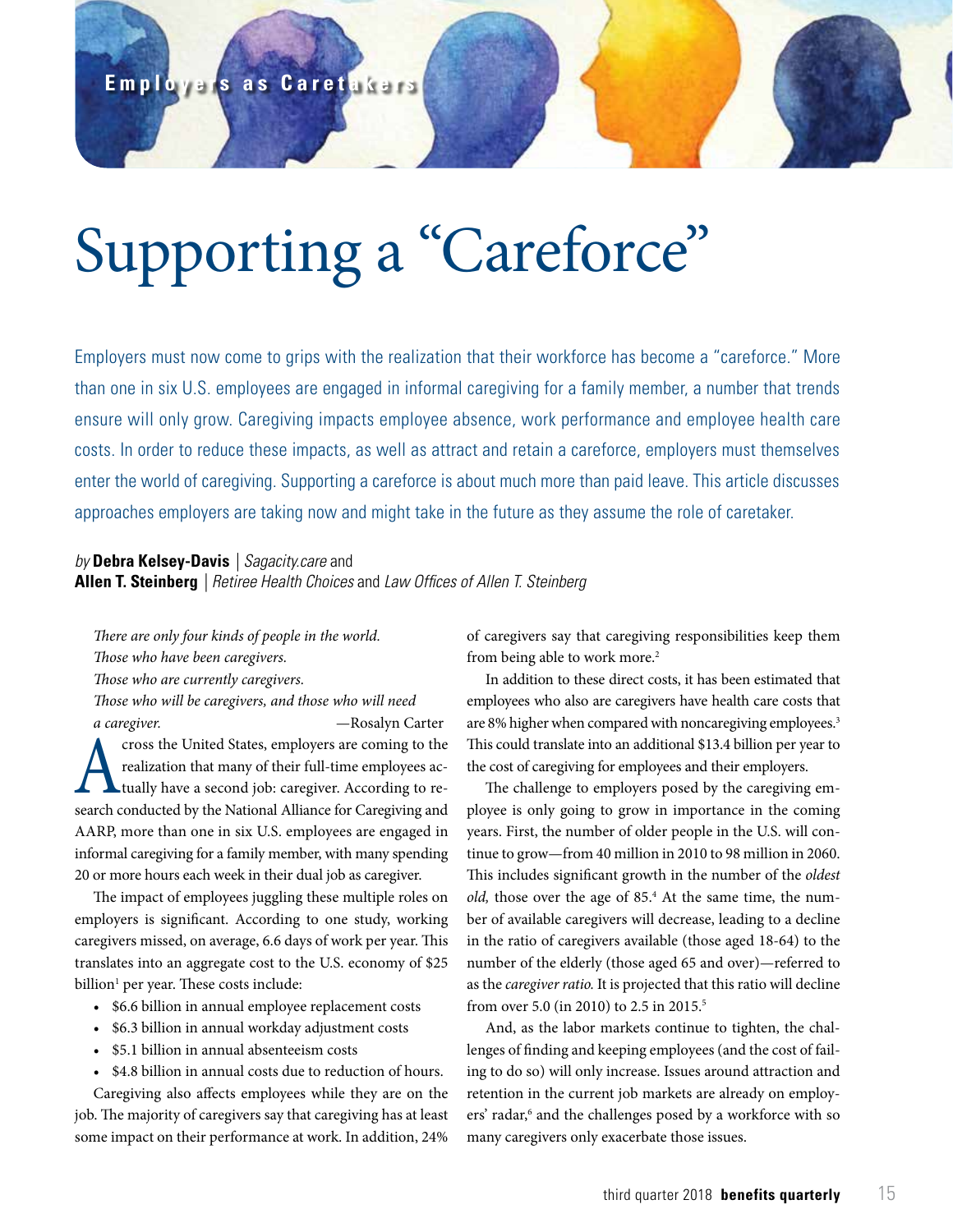These trends place employers in a challenging position— They must now come to grips with the realization that their workforce has become a careforce. And, in order to attract and retain a careforce, employers must themselves enter the world of caregiving.

## **A Word About Paid Leave Statutes**

Paid leave statutes are now in vogue. Effective January 1, 2018, New York became the latest state to require that employers provide paid family leave, joining California, New Jersey and Rhode Island. Also, Washington State adopted a paid family leave act in 2007, but it has not been implemented due to a lack of funding. In addition, a number of local governments (such as San Francisco and Cook County, Illinois) have adopted local paid leave ordinances. Congress even got into the act in the Tax Cut and Jobs Act by adding a tax credit through 2019 for employers that adopt paid leave policies.<sup>7</sup>

However, employers that are required to provide paid family leave should not view themselves as off the hook. Clearly, paid leave represents an extremely valuable benefit for caregiving employees. However, as we discuss below, supporting a workforce with caregivers—a careforce—is about much more than paid leave.

## **Snapshot of Current Employer Approaches**

As awareness of the needs of the caregiving workforce has grown, we've seen a number of key approaches implemented. Rather than listing all of the programs employers are adopting, the table provides a typology of common approaches.

## **The Federal Government: Cheering From the Sidelines**

On January 23, 2018, President Donald Trump signed the Recognize, Assist, Include, Support, and Engage (RAISE) Family Caregivers Act of 2017.<sup>8</sup> The law calls for the creation of an advisory council, which will provide an inventory and assessment of federally funded programs supporting caregivers and make recommendations for improving those programs. The law also calls for various federal agencies to identify strategies for increasing support for caregivers.

The RAISE Act was championed by AARP and represents a step forward in efforts to elevate recognition that caregiver support is a national priority. However, there are no additional funds appropriated to support this effort, and the first report of the advisory council is not due for a year. In other words, the federal government is willing to cheer employers on from the sidelines, but the responsibility for developing, adopting and implementing these programs rests squarely with employers.

## **The Pace of Change: Picking Up?**

In the past few years, the pace of change among employers has been slow. In some ways, this is understandable: Human resources (HR) professionals have had other concerns (e.g., health care). For example, according to the 2016 *National Study of Employers*, 9 both management support for flexibility and the actual adoption rate of employer policies stayed relatively the same from 2012 through 2016. According to this study, only four of 18 areas of flexibility assessed showed any significant change, either positive or negative, between 2012 and 2016:

- The percentage of employers allowing (at least some) employees to return to work gradually after childbirth or adoption increased from 73% to 81%.
- The percentage of employers allowing (at least some) employees to receive special consideration after a career break for personal/family responsibilities increased from 21% in 2012 to 28% in 2016.
- The percentage of employers allowing (at least some) employees to work some of their regular paid hours at home on a regular basis increased from 33% in 2012 to 40% in 2016.
- The percentage of employers allowing (at least some) employees to take time out during the workday to attend to important family or personal needs without loss of pay decreased from 87% to 81%.

However, it's anticipated that change is on the horizon. As discussed above, a tight labor market will force employers to up their game in the search to attract and retain talent. And the proportion of the workforce impacted by caregiving needs will increase. Finally, adoption of new programs often follows a "hockey stick" pattern, with modest growth occurring until a program becomes mainstream and is suddenly a common practice.

This prediction is bolstered by the Northeast Business Group on Health (NEBGH) 2017 *Employer Benchmarking Survey.*10 According to this survey (conducted primarily with benefits professionals, but with some C-suite participation):

• 84% agreed or strongly agreed with the following statement: "During the next five years, caregiving will become an increasingly important issue to our company."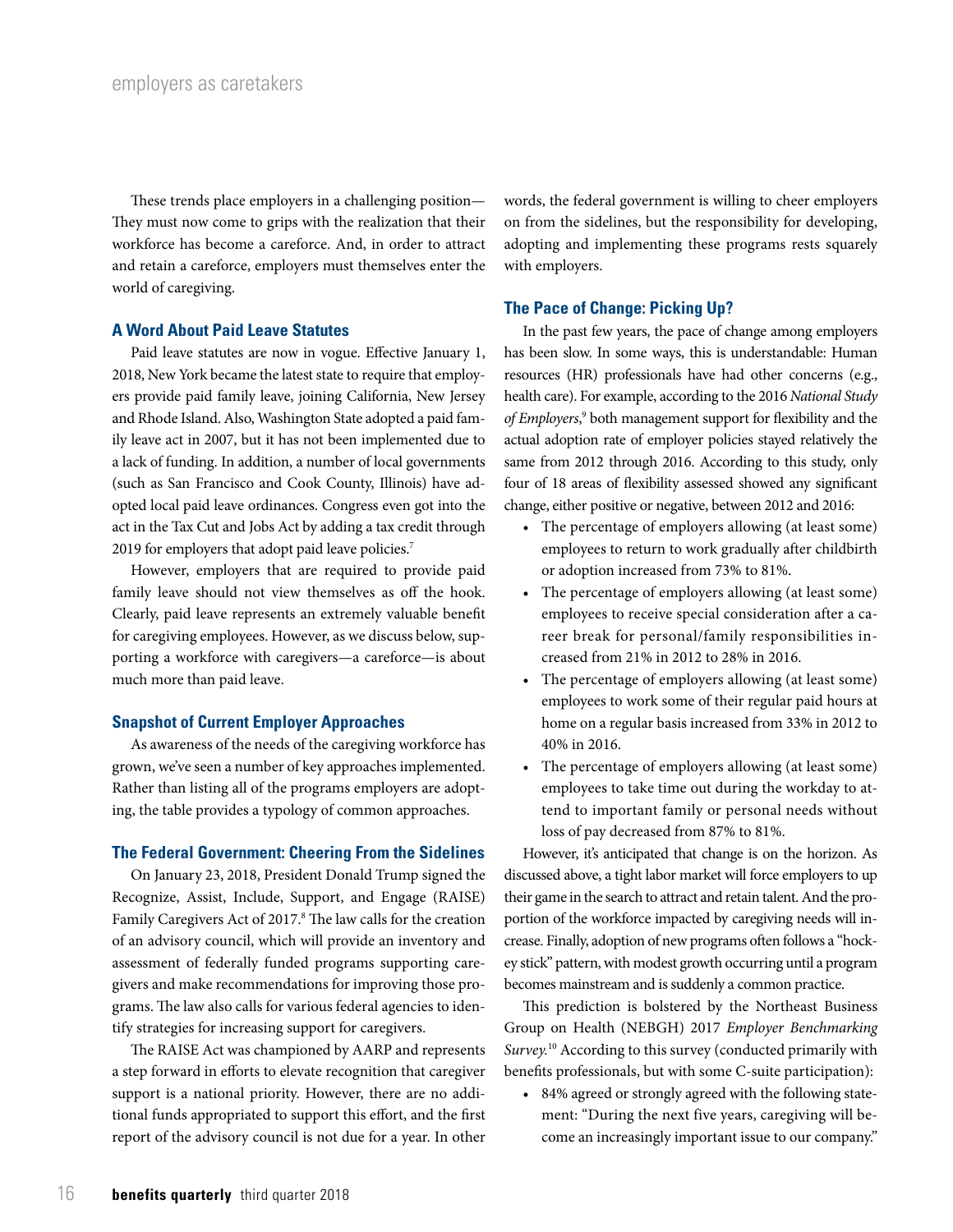# **TABLE**

# **Common Employer Approaches to Supporting a Careforce**

| <b>Categories</b>                                      | <b>Types of Programs</b>                                                                                                                                                                                     |  |                                                                                                                                                                          |                                                                                                                                                                                                                                            |
|--------------------------------------------------------|--------------------------------------------------------------------------------------------------------------------------------------------------------------------------------------------------------------|--|--------------------------------------------------------------------------------------------------------------------------------------------------------------------------|--------------------------------------------------------------------------------------------------------------------------------------------------------------------------------------------------------------------------------------------|
| <b>Financial Commitment</b><br>and Allocated Resources | Employer programs that do not<br>directly benefit caregivers but<br>help establish a supportive work<br>environment (such as manager<br>training or increased communication<br>regarding available programs) |  | Employer-sponsored programs<br>providing resources for caregivers<br>with little or no cash value (such<br>as unpaid time off, flex time,<br>remote work or job sharing) | Employer-funded programs<br>providing resources for<br>caregivers with cash value.<br>This may include paid<br>time off, employer-paid<br>support resources (such as<br>backup care or<br>transportation support)<br>or financial support. |
| Focus of Program                                       | Targeted specifically at caregivers<br>(such as targeted leave programs<br>or resources)                                                                                                                     |  | Multiuse, supporting the needs of a wider<br>segment of the workforce (such as unpaid<br>time off, flex time, remote work or job sharing)                                |                                                                                                                                                                                                                                            |
| <b>Employer Obligation</b>                             | Statutorily mandated programs (e.g.,<br>Family Medical Leave Act, state/local<br>paid leave acts)                                                                                                            |  | Elective                                                                                                                                                                 |                                                                                                                                                                                                                                            |
| Sourcing                                               | Internal resources                                                                                                                                                                                           |  | <b>External vendors</b>                                                                                                                                                  |                                                                                                                                                                                                                                            |

 $\Box$  = Higher levels of adoption than other options listed.

- 56% agreed or strongly agreed with the following statement: "Millennials are 25% of caregivers in the U.S.; knowing this, my company will offer more caregiving benefits."
- 75% agreed or strongly agreed with the following statement:"Being a more 'caregiving-friendly' workplace would attract and retain talent."

The NEBGH survey also leads to the next point—return on investment (ROI). Per the NEBGH survey, 79% of respondents agreed or strongly agreed with the following statement: "Developing a business case with specific return on investment (ROI) is necessary to implement new caregiving benefits, programs and policies." Fortunately, the resources to address this need are becoming more available.

## **ROI**

In order to proceed with any kind of caregiver program, it is important to assess the ROI for the employer. This can be especially challenging for a number of reasons. As noted above, some programs are dual purpose (or multipurpose), so any benefits are spread out across a broader segment of the workforce. In addition, the benefits to an employer are inherently intangible (e.g., reducing stress of caregiving employees or building increased loyalty/engagement with employees). Nonetheless, it is an effort worth undertaking.

A study<sup>11</sup> sponsored by AARP and Respect a Caregiver's Time (ReACT), an employer coalition dedicated to addressing the challenges faced by employee caregivers $12$  documents the challenges inherent in measuring the ROI of these programs. However, despite the difficulties in measuring ROI, the AARP/ReACT study also documents the number of studies concluding that there is indeed a positive ROI for caregiver programs. Based on the available studies, the AARP/ReACT study also developed a "meta" ROI for various caregiver programs. Per the AARP/ReACT study, based on a subset of nine studies, it is estimated that:

- Midpoint ROI for flex-time policies was between 1.70 (for a workforce with an average salary of \$50,000) and 4.34 (for a workforce with an average salary of \$100,000).
- Midpoint ROI for telecommuting policies was between 2.46 (for a workforce with an average salary of \$50,000) and 4.45 (for a workforce with an average salary of \$100,000).

These ROIs were determined by weighting the different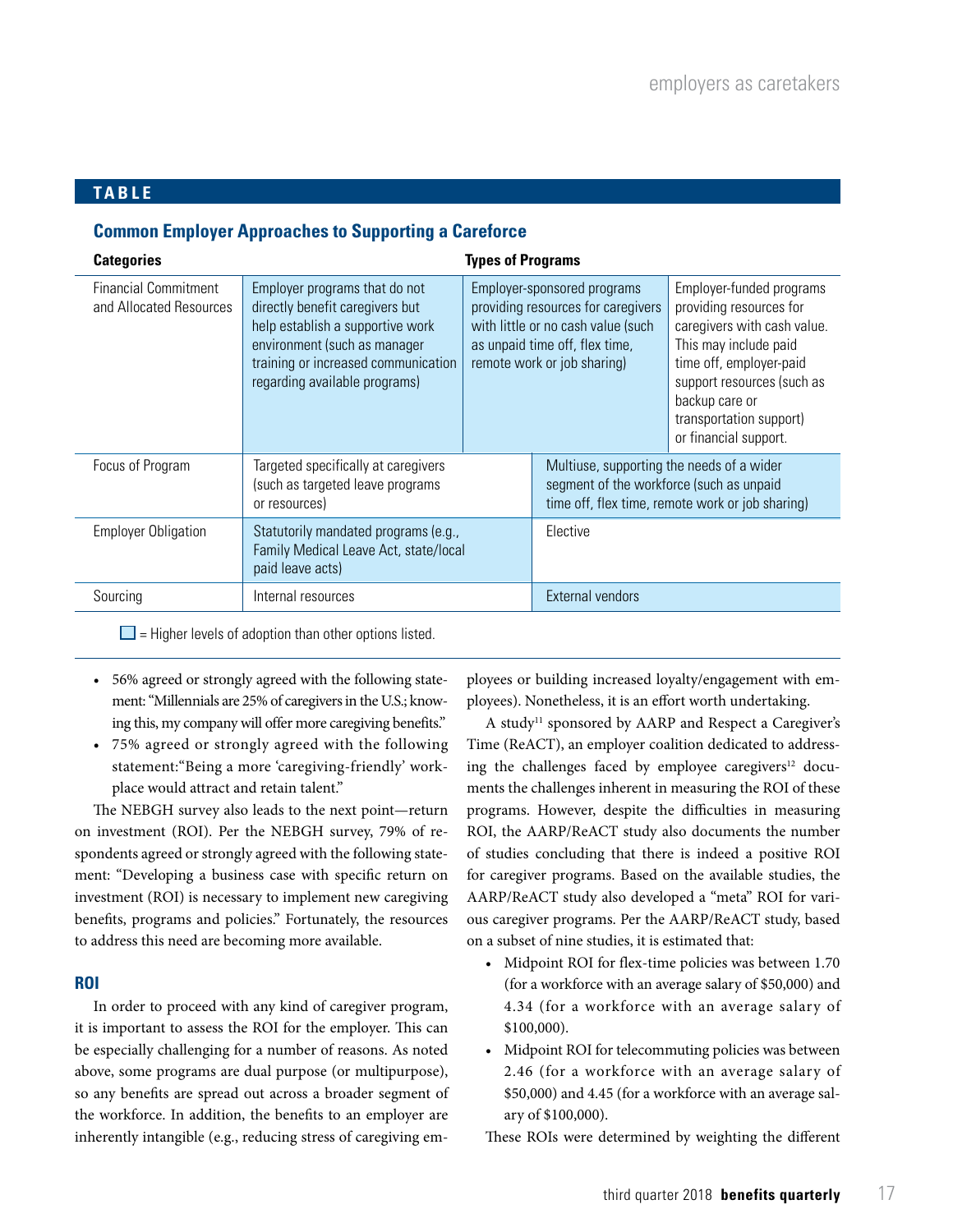employer benefits attributable to these programs as follows: 50% weighting for reduced absenteeism, 30% weighting for increased retention and 20% weighting for better recruitment outcomes.

Admittedly, there is a fair amount of subjectivity to this process, and the value to any given employer will vary tremendously. Nonetheless, the AARP/ReACT study provides an approach for demonstrating ROI and a resource for employers looking for support in assessing the ROI of caregiver programs.

## **What's Next?**

Based on our research into trends and our experience, we anticipate that the top three trends over the next five years will be increased availability of:

- 1. Employer-sponsored digital tools to help the workforce manage caregiving responsibilities. According to the studies, only 15% of employers surveyed offer such tools to their employees, but a resounding 89% indicated an interest in providing digital tools.<sup>13</sup>
- 2. Employer-sponsored coaching on the legal, financial, health and wellness aspects of caregiving, to shift the dynamic of employee crises to planning and prevention.
- 3. Expanded leave programs and subsidized backup care services.

We also anticipate increases in the use of newer, innovative caregiver supports. This will occur both as a result of labor market pressures (i.e., competing for talent) and from a rise in the range of caregiver resources readily accessible to employers. As the range of services (and service providers) grows, employers will have more and better choices. So what do these new, innovative programs look like?

Here is our assessment of five innovations with the greatest opportunity for impact. The assessment is drawn from 14 published employer case studies.<sup>14</sup>

- **1. Workshops/webinars:** Employers give employees time to participate during work. The workshops focus on generating awareness and target caregiving topics with the greatest needs. Workshops should include programs that deal with resiliency and coping with stress.
- **2. Consultation:** Employees can be offered online or inperson coaching that can support coordination of care,

help with care planning, provide financial and legal advice, and help employees understand how to navigate the health care system.

- **3. Support groups:** These groups can be offered face-toface and online. Employers allot space and time for the groups and provide an expert leader to facilitate. Employers can get involved to support the collection of shared, recommended resource lists.
- **4. Digital tools:** Tools can include an employer-sponsored online health information resource library for working caregivers or tools that help employees organize, track and coordinate care.
- **5. Telehealth:** The convenience of telehealth benefits can help reduce employee absenteeism if they are offered both to employees and family members.

The growth of caregiver programs is not a given—There are barriers. First, employee awareness of current benefits and programs for caregivers is lacking, with 50% of employers in the 2017 NEBGH survey responding that employees were "not very" aware (41%) or "not at all" aware (9%) of these programs.15 This indicates the importance of conducting engaging awareness campaigns at the managerial and employee levels. Second, getting leadership buy-in is a challenge. The 2017 NEBGH survey respondents also reported that the likelihood of getting their C-suite to support caregiving-friendly policies was roughly a 50/50 shot, with only 13% of those responding that they "strongly believed" their C-suite would support such programs and another 38% that "believed" their C-suite would be supportive.

## **Creating a Culture of Awareness**

Caregiver support is about more than paid leave. It is about awareness and buy-in from top leadership, training for frontline supervisors and communication with all employees. Creating a culture of awareness, we believe, requires a holistic approach to employee well-being. So, in undertaking these activities, the observation from former first lady Rosalynn Carter quoted at the beginning of this article may be helpful: These are not programs targeted to a subset of employees. All employees—as current or future caregivers and as future recipients of care—benefit from an employment environment that is supportive of caregivers.